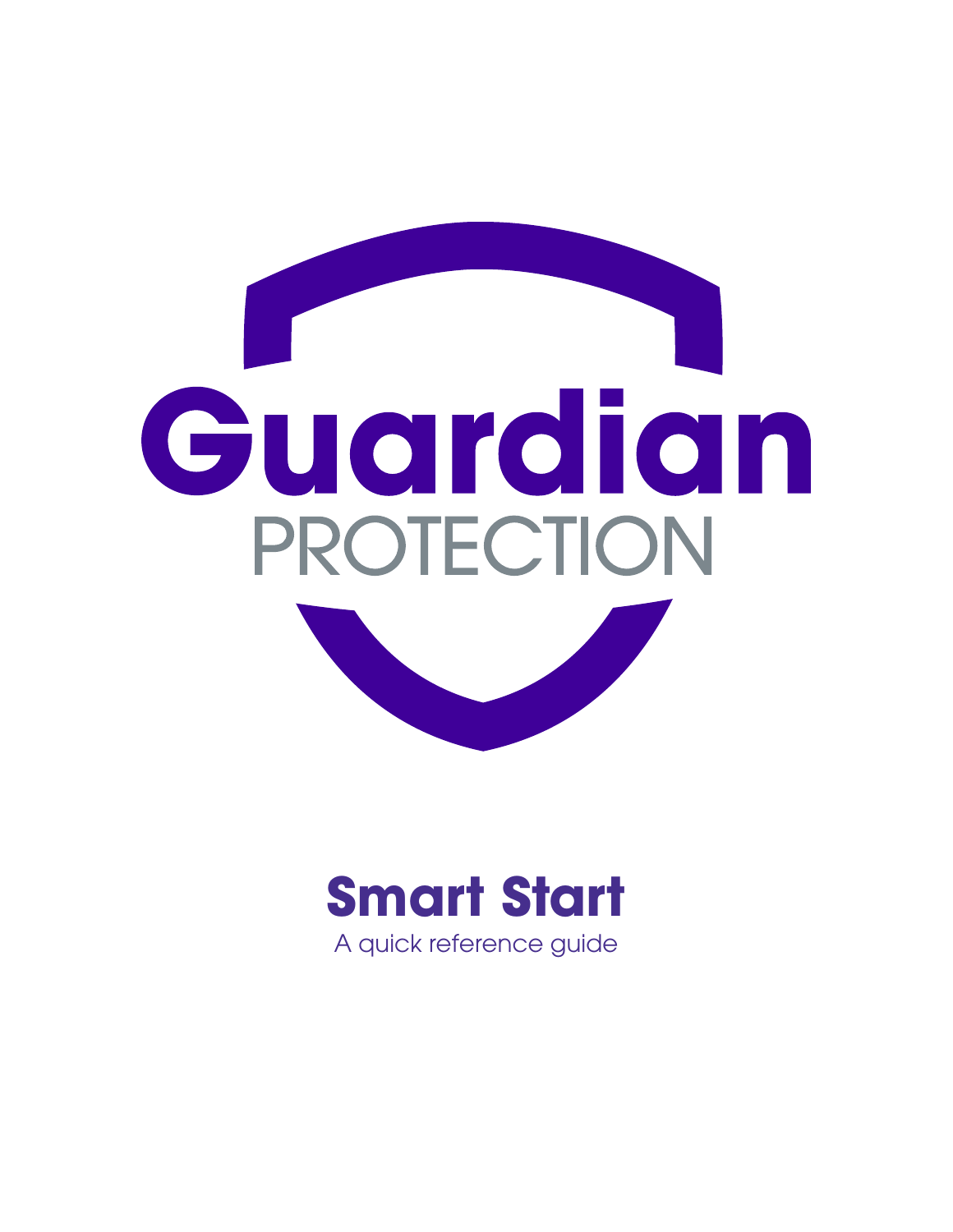

### **YOU MADE THE RIGHT CHOICE WITH GUARDIAN PROTECTION.**

When security is on the line, you want the best. We design, install, service, and monitor all of our security systems ourselves. We've been doing just that since 1950, and we do it well. Our equipment is proven. Our technicians and protection specialists are rigorously trained. And to us, every customer matters, every life is important. In short, we've got you covered.

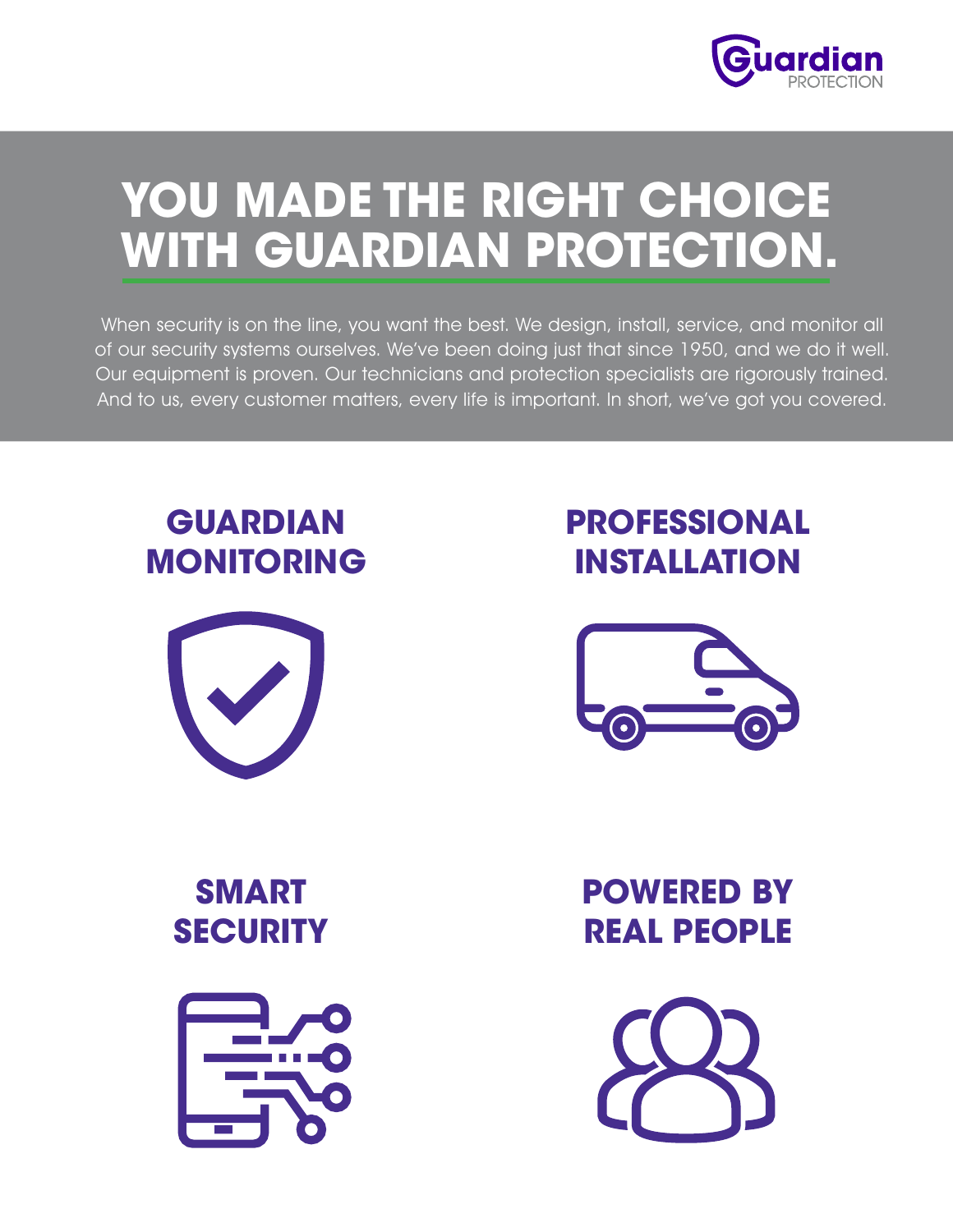

## **PASSWORD DEFINITIONS**

We put this guide together to help you hit the ground running and get the most out of your Guardian system.

Make sure you know and keep track of your important Guardian passwords and codes. vCustomers usually do one of the following:

- **Memorize**
- Program into a cell phone
- Fill out the cards below and keep them somewhere safe

Verbal Alarm Password: Single word used to verify your identity when an alarm is triggered or when speaking to Guardian. This password gives you authority to make all changes on your account.

Master Panel Code: Numeric code used to arm and disarm your security system at your panel.

**Duress Code:** Numeric code that will disarm your security system at your panel, but silently notifies Guardian of an emergency.

| 1.800.364.3616                                                           | <b>Guardian Monitoring Center:</b>                                                                                    | Guardian |
|--------------------------------------------------------------------------|-----------------------------------------------------------------------------------------------------------------------|----------|
| Program this number into your phone so you<br>always know who's calling! |                                                                                                                       |          |
|                                                                          | Verbal Alarm Password: ________                                                                                       |          |
|                                                                          | Master Panel Code:__________________________                                                                          |          |
| <b>Duress Code:</b><br><u> 1990 - Johann Barbara, martxa</u>             |                                                                                                                       |          |
|                                                                          |                                                                                                                       |          |
|                                                                          |                                                                                                                       |          |
|                                                                          | <b>Customer Care Website</b>                                                                                          |          |
| <b>User Name:</b>                                                        | To manage your account                                                                                                |          |
| <b>Password:</b>                                                         | <u> 1980 - Andrea State Barbara, amerikan personal di sebagai personal di sebagai personal di sebagai personal di</u> |          |
|                                                                          | <b>MyGuardianHome.com</b><br>To control your advanced products                                                        |          |
| <b>User Name:</b>                                                        |                                                                                                                       |          |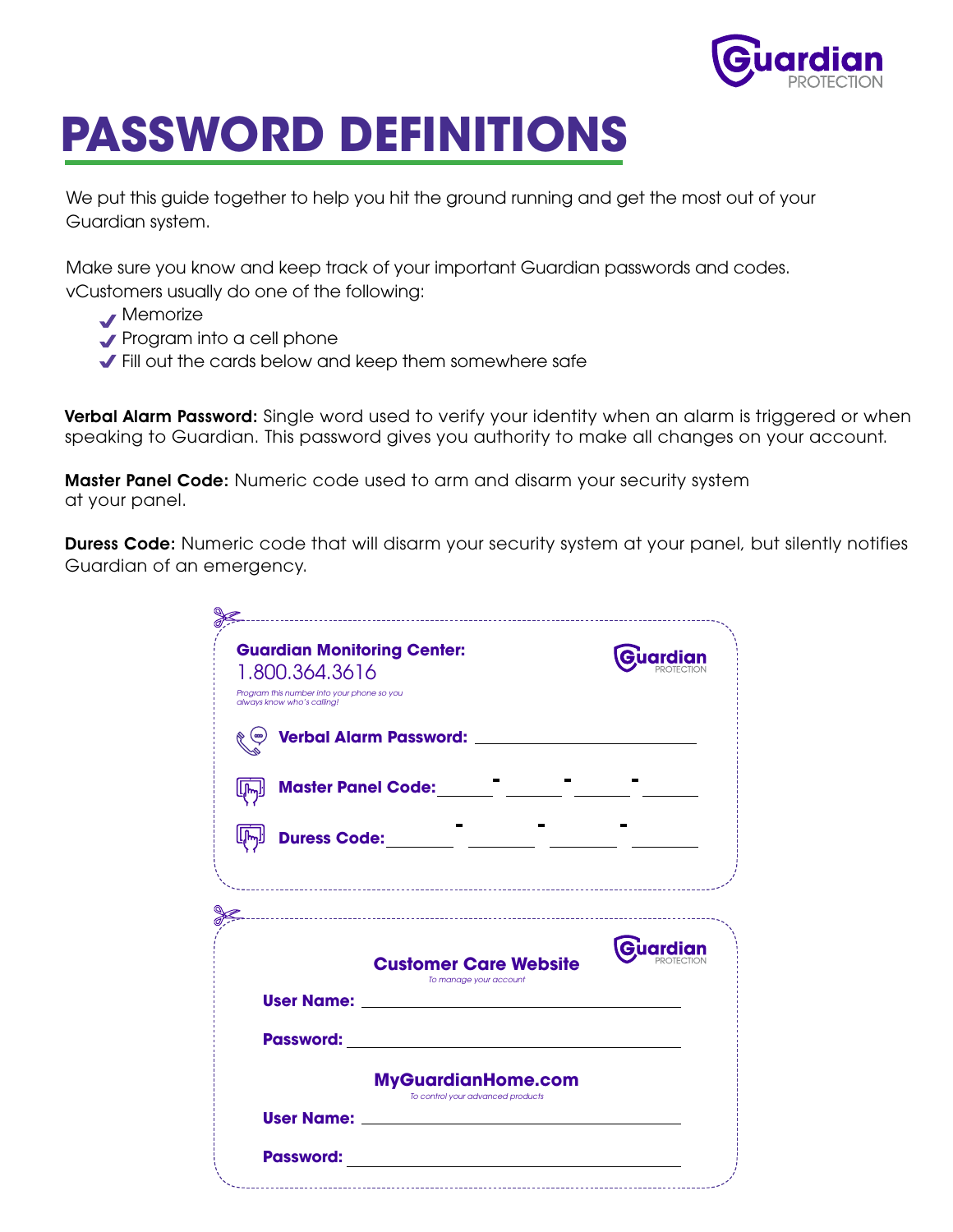

## **ACCOUNT MANAGEMENT**

Whether you need to pay your bill, sign up for autopay, test your security system, or request a new yard sign, we've got you covered. And you can do all of that online.

Simply go to GuardianProtection.com and click 'Login' at the top of the page.

ACCOUNT INFO AND BILLING Make online payments, manage payment methods, enroll in autopay, and view past statements.

**2**

**1**

#### RESOURCES, VIDEOS, AND FAQS

Find answers to common questions and instructions on anything from changing a battery to control panel How To's.

**3**

#### YOUR ACTIVITY

See what's going on with your security system. View recent alarms, low battery signals, and upcoming appointments.

**4**

#### MANAGE EMERGENCY CONTACTS

Add, delete, and prioritize your emergency contacts. An emergency contact should be someone you trust with access to your home or business, who understands the operation of your alarm system and has a code.

**5**

#### TEST YOUR ACCOUNT

Keep your system healthy by testing it once a month.

Have questions or need help? Call 1.800.PROTECT (1.800.776.8328)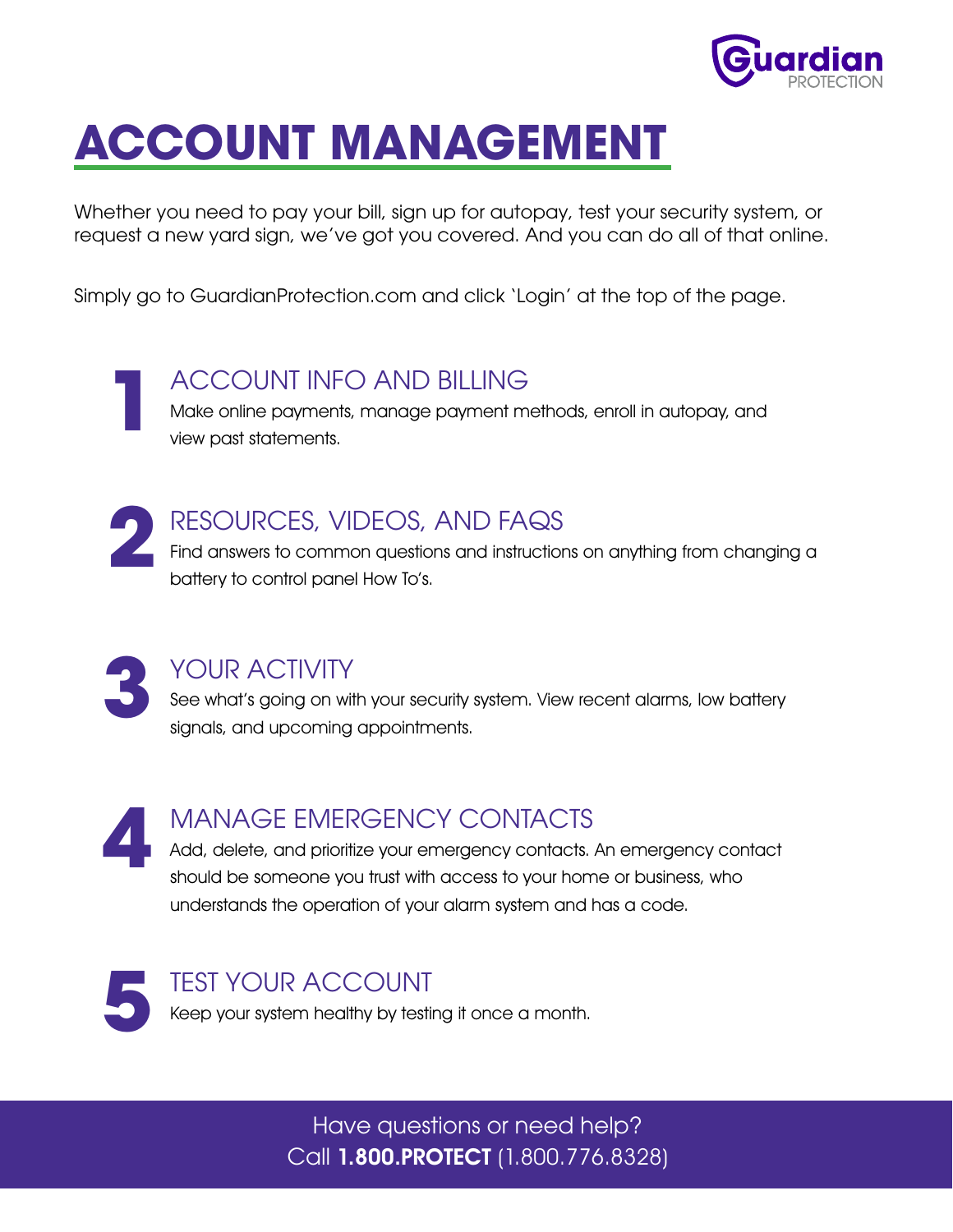

### **WHAT TO EXPECT IF YOUR ALARM GOES OFF**

Guardian Protection has security procedures in place that vary depending on the type of alarm. Here is what you can expect:



#### BURGLARY ALARM

#### (IF NOT DISARMED)

1. Guardian calls your primary number (password required)

2. If unavailable, Guardian calls your secondary contact number (password required)

3. Guardian notifies Patrol Unit/Guard Service, if applicable

4. Guardian calls the police to notify them of your alarm

5. Guardian calls all of your remaining contacts



### BURGLARY ALARM

#### (IF DISARMED)

1. Guardian still calls your primary number (password not required)

2. If you don't know your password or are having trouble with your system, we will connect you with Customer Care



#### MEDICAL ALARM

1. Guardian calls your primary number (password not required)

2. When applicable, Guardian calls EMS to notify them of your alarm (we will connect you with EMS after we give them your name and address) 3. Guardian calls your remaining contacts, if applicable



#### FIRE ALARM (RESIDENTIAL)

1. Guardian calls your primary number (password required)

- 2. Guardian notifies the fire department
- 3. Guardian calls all of your remaining contacts



#### AUDIBLE PANIC

- 1. Guardian calls your primary number (password required)
- 2. Guardian notifies the police of your alarm (no additional contacts called)



#### SILENT PANIC AND DURESS

1. Guardian notifies the police of your alarm (your contacts won't be called)

#### **7-DAY ORIENTATION**

Your new system will be in "orientation" mode for the first seven days so you can get comfortable using it without worrying about accidental alarms. Alarms received for fire and carbon monoxide devices will follow normal procedures. For all other alarms Guardian will call your primary number and will only notify emergency responders if you request it.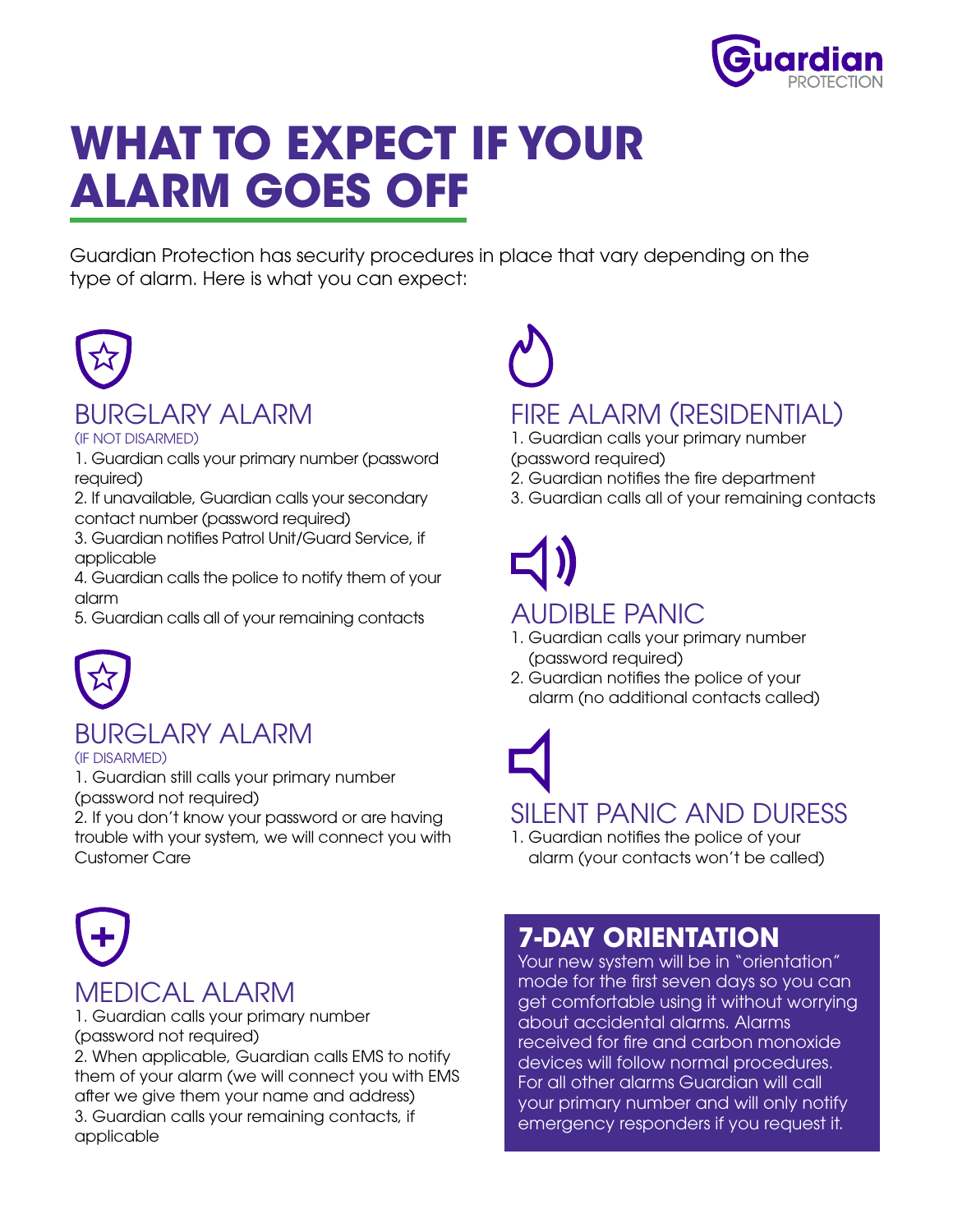





### **NAVIGATION**

- 1. **Camera:** When selecting disarm, the built in camera takes a photo.
- 2. Page Indicator: Swipe right/left to change pages.
- 3. Sensor List: Open or active sensors appear in a scrollable list.
- 4. **Emergency Panic:** Send an emergency panic by touching the icon in the bottom right corner and selecting police, fire, or medical emergency.

Not your panel? More panel guides are available at GuardianProtection.com.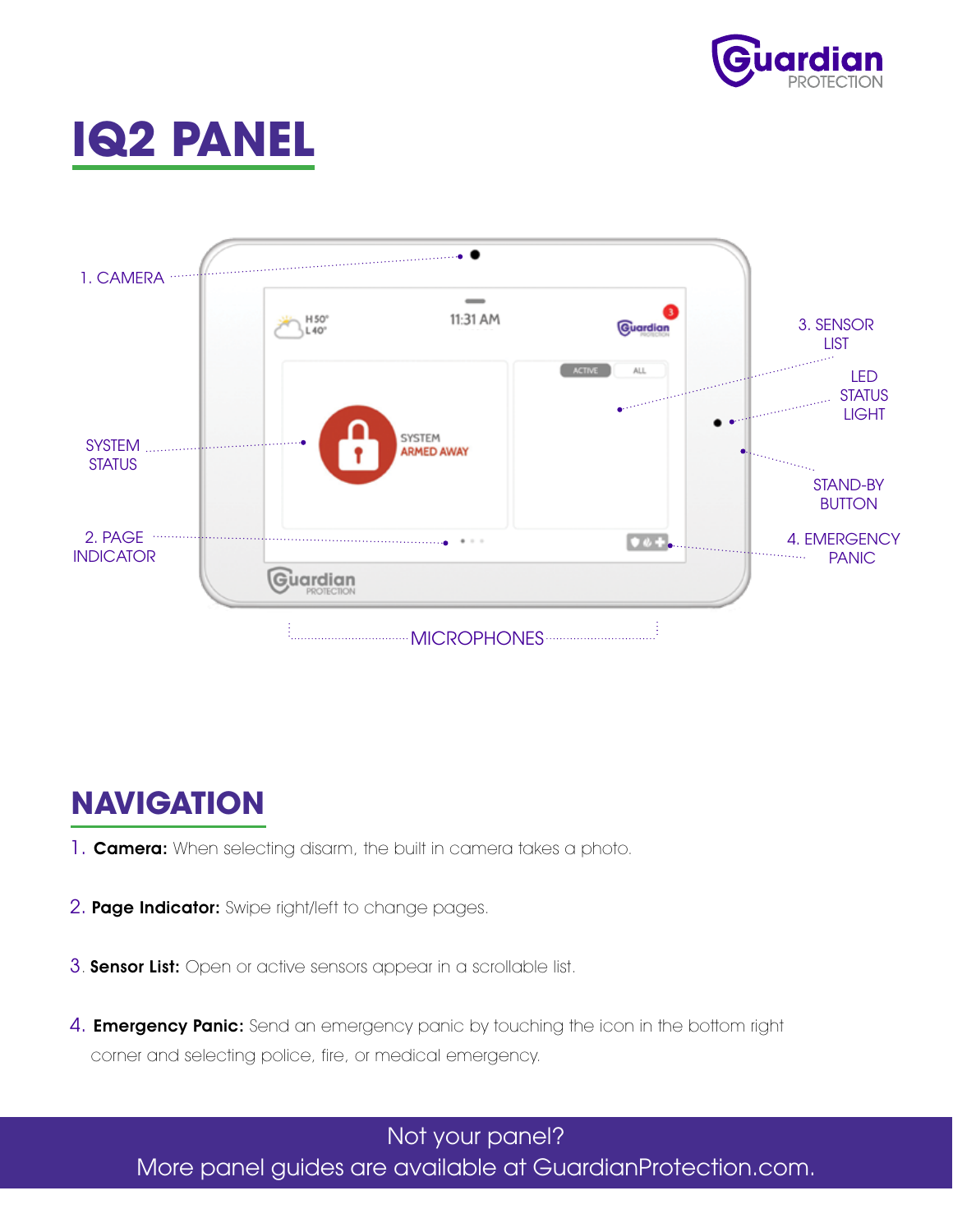

# **IQ2 PANEL MODE**

#### ARM

Arms your security system.

- **Step 1**: Select "System Disarmed" icon
- **Step 2**: Select "Arm Stay" or "Arm Away"



Arms doors/windows only

ARM AWAY Arms doors/windows, motions, and glass breaks

#### DISARM

Disarms your security system.

#### **Step 1**: Select "System Armed" icon



**Step 2**: Enter Panel Code within 30 seconds

### DURESS

Disarms your security system and sends Guardian a silent distress signal.

**Step 1**: Select "System Armed" icon



**Step 2**: Enter Duress Code within 30 seconds

### EMERGENCY PANIC

Sends a panic (intrusion, silent, or emergency) alarm to Guardian.

**Step 1**: Select Panic button



#### **Step 2**: Select needed Panic icon



**Step 3 (optional)**: Send a police or emergency panic without sounding the siren.



If selected in error, enter User Code to dismiss.

Not your panel? More panel guides are available at GuardianProtection.com.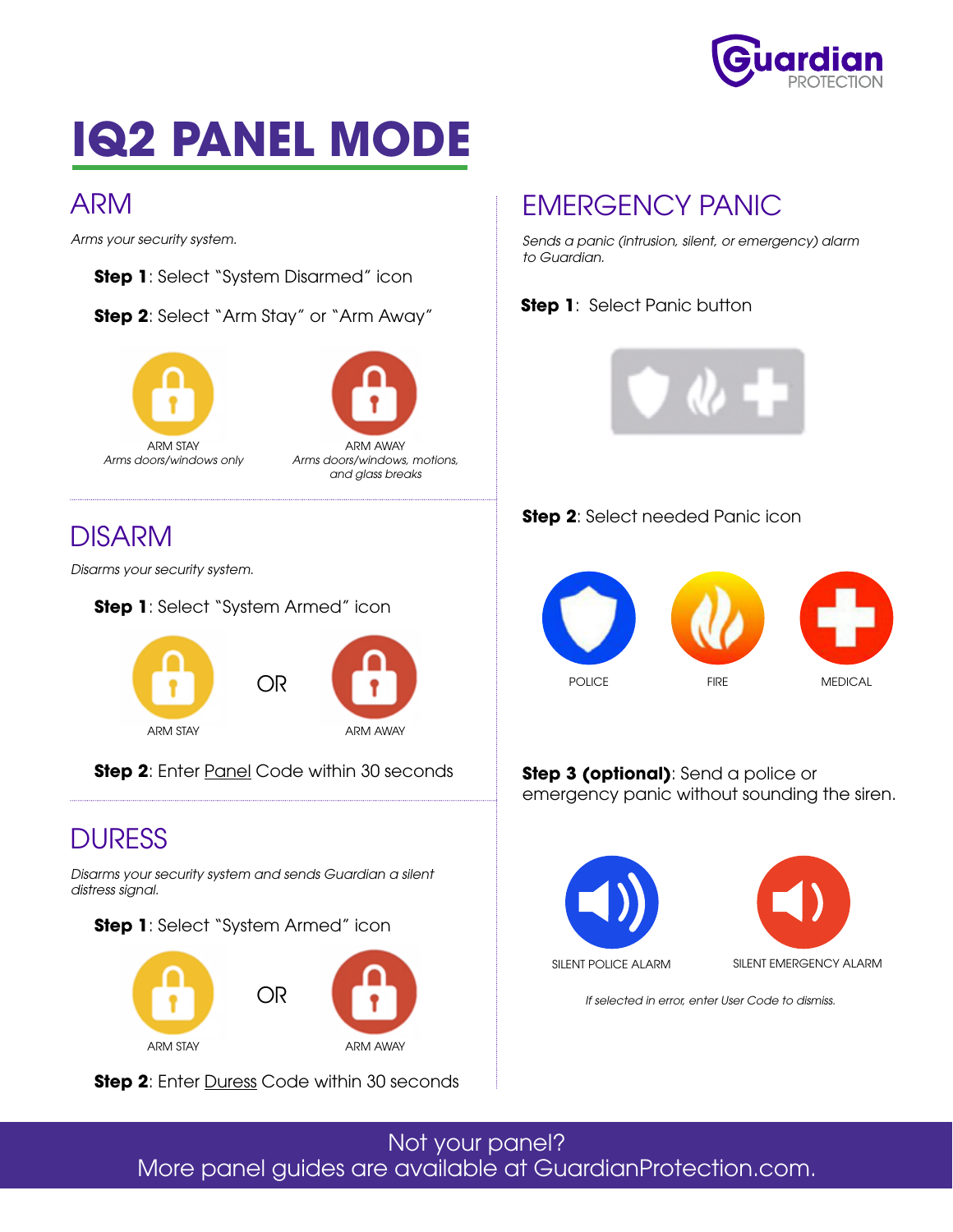

# **XTi-5i PANEL**



### **NAVIGATION**

| Doors:                   | <b>CLOSED</b> indicates all monitored doors are closed.<br><b>OPEN</b> indicates one or more doors are open.            |
|--------------------------|-------------------------------------------------------------------------------------------------------------------------|
| Windows:                 | <b>CLOSED</b> indicates all monitored windows are closed.<br><b>OPEN</b> indicates one or more windows are open.        |
| <b>Activity:</b>         | <b>IDLE</b> indicates no recent motion detected.<br><b>MOTION</b> indicates motion was detected in the last 10 minutes. |
|                          | <b>Property: NO CHANGE</b> indicates environmental devices are armed and ready,<br>if applicable.                       |
|                          | <b>CHANGE/ALARM</b> indicates an environmental device has been triggered.                                               |
| Press to arm/<br>disarm: | Turn on/off intrusion/burglary protection.                                                                              |

Not your panel?

More panel guides are available at GuardianProtection.com.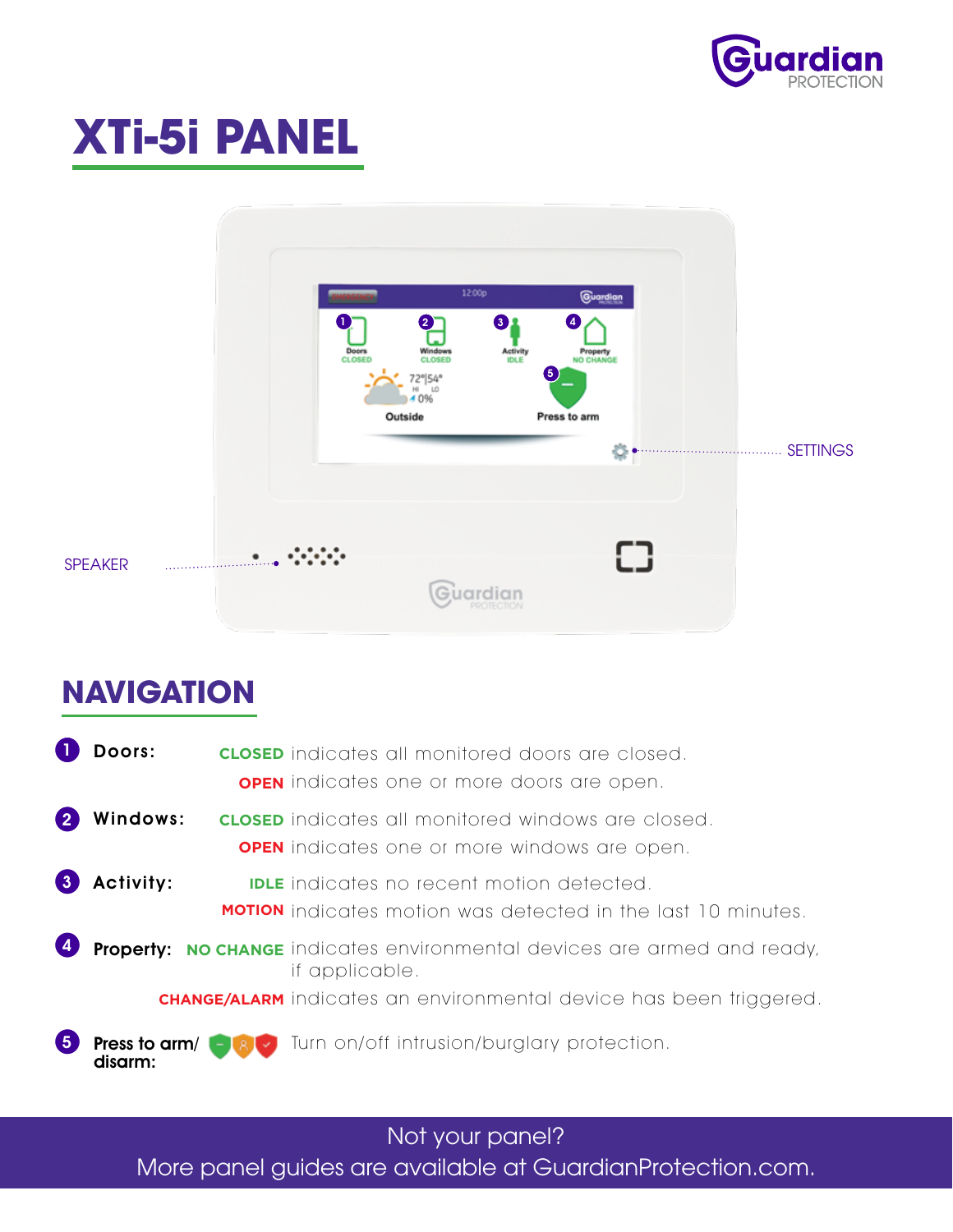

# **XTi-5i PANEL MODES**

#### ARM - STAY

Arms the exterior door/window sensors, while leaving interior motion sensors/glass breaks disarmed.



**Step 1**: Select "Press to Arm"



**Step 2** : Select "Arm – Stay"

#### ARM - AWAY

Arms all door/window sensors and motion sensors/glass breaks.





**Step 2** : Select "Arm – Away"

#### ARM - SILENT

Arms your system without an audible exit delay countdown.



**Step 1**: Select "Press to Arm"

**Step 2** : Select "More"

**Step 3** : For Silent Exit, select "On"

**Step 4** : Select desired arming mode (Stay or Away)

#### ARM - NO DELAY

Arms your system with no entry delay upon activation of security devices.



**Step 1**: Select "Press to Arm"

**Step 2** : Select "More"

**Step 3** : For Entry Delay, select "Off"

**Step 4** : Select desired arming mode (Stay or Away)

#### DISARM

Disarms intrusion sensors.

**Step 1**: Select "Press to Arm" **Step 1**: Select "Press to Disarm" ress to disarm

**Step 2** : Enter 4 digit user code

#### PANIC

Sends a panic (fire, medical, or police) alarm to Guardian.

**Step 1**: Select "Emergency" button

**Step 2**: Select type of emergency



**Step 3**: Select "Alarm" to disarm your system and cancel the panic

Not your panel? More panel guides are available at GuardianProtection.com.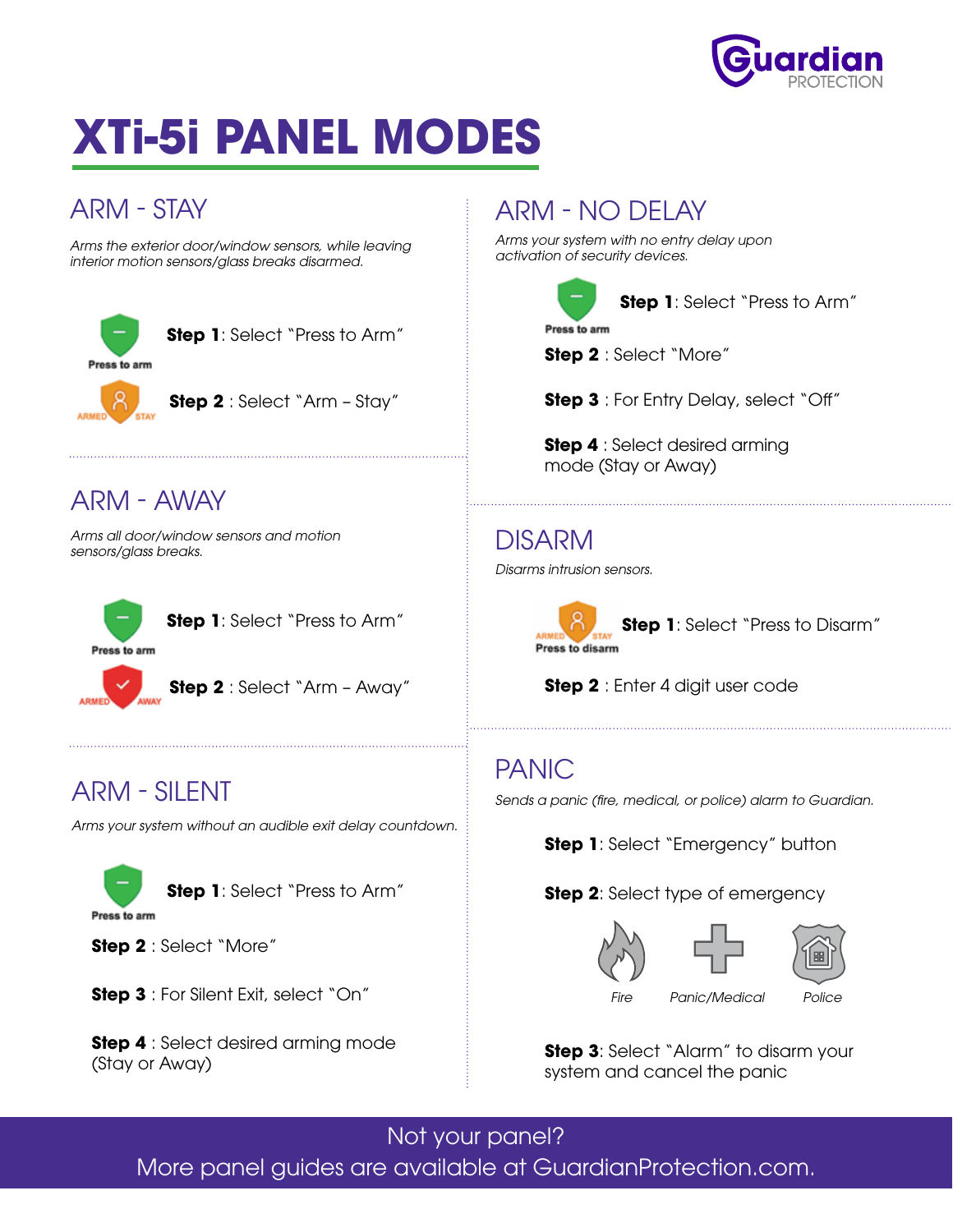

# **GUARDIAN MOBILE APP**

With the Guardian mobile app, stay connected wherever you go. Simply search for "Guardian Protection" to download the app.



For more advanced settings, go to MyGuardianHome.com.